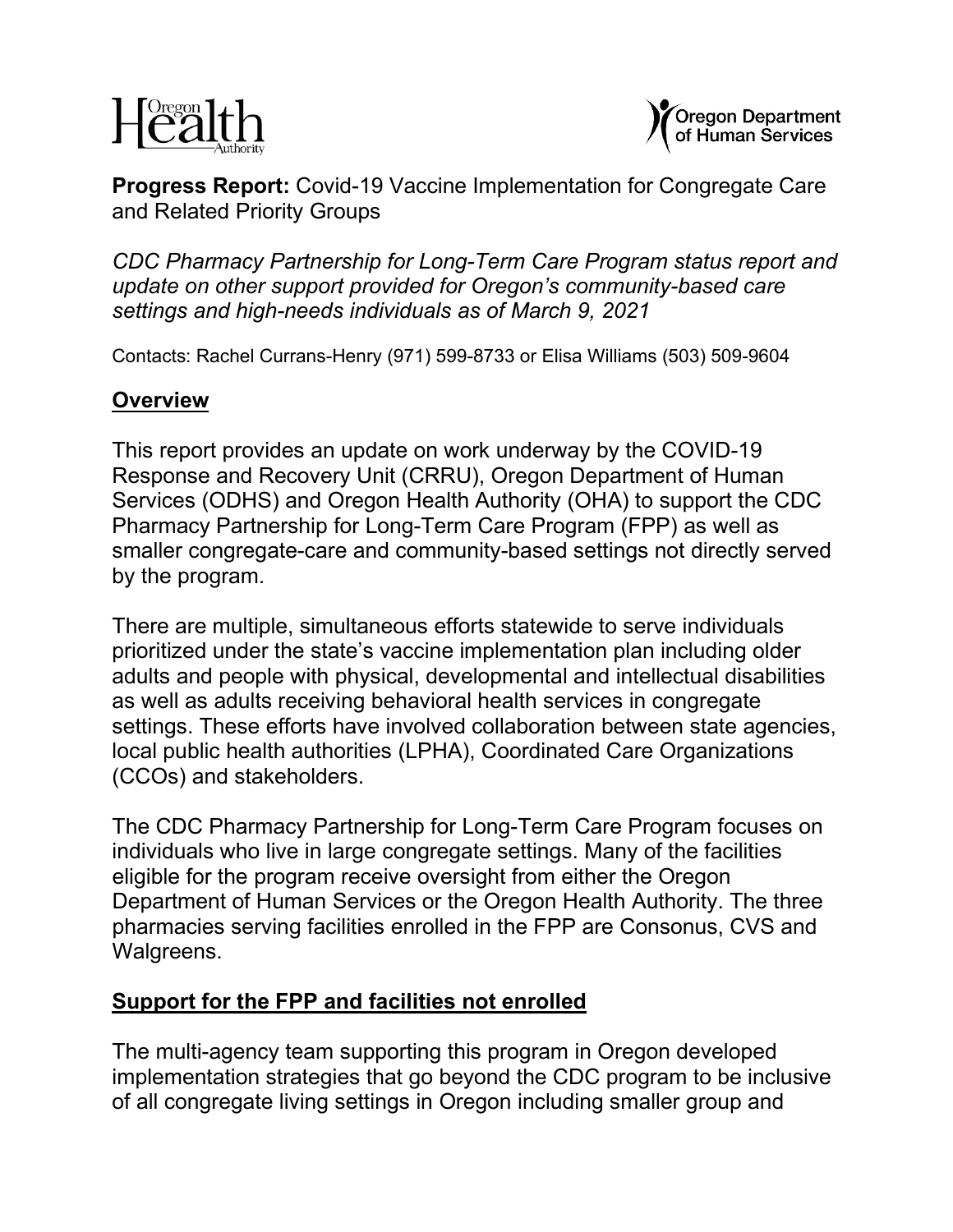home settings. This support started with multiple efforts to get as many care settings in Oregon included in the FPP as possible.

The FPP is focused primarily on larger institutional or congregate care settings. This created some gaps in Oregon, which has helped lead the nation in providing individuals with a broader choice of care settings that are integrated in the community including group and adult foster care homes. Because of this, Oregon needed to complement the FPP with vaccine-implementation solutions for smaller home-like care settings.

Coordinating vaccine for many small care settings, such as adult foster homes licensed by the ODHS Office of Aging and People with Disabilities (APD), is logistically more complex than serving larger facilities that have extensive staff support and where many individuals can be vaccinated with a single on-site clinic.

As the FPP launched in December, state support focused first on leveraging this resource to ensure the FPP reached all large congregate living settings serving older adults and people with disabilities because these facilities had had a disproportionate impact from the pandemic. The team worked with the CDC database to ensure that the state's 688 nursing, assisted living and residential care facilities were matched to a federal pharmacy partner. In cases where the FPP could not serve a facility, it was connected to a vaccine opportunity provided by a LPHA.

Decisions about inclusion in the FPP are made by the CDC and those decisions have been subject to change as the program was implemented. The state continues to closely monitor these decisions to support facilities that were not being served.

As a matter of background, following the enrollment period in late 2020, Oregon in December shared with the CDC a list of potentially eligible licensed facilities so that they could be considered for the program – whether or not that facility took the necessary steps on its own to be enrolled.

• After receiving the final list of accepted facilities from the CDC in December, ODHS and OHA leaders in early January sent the names of every facility not accepted into the CDC program to that facility's LPHA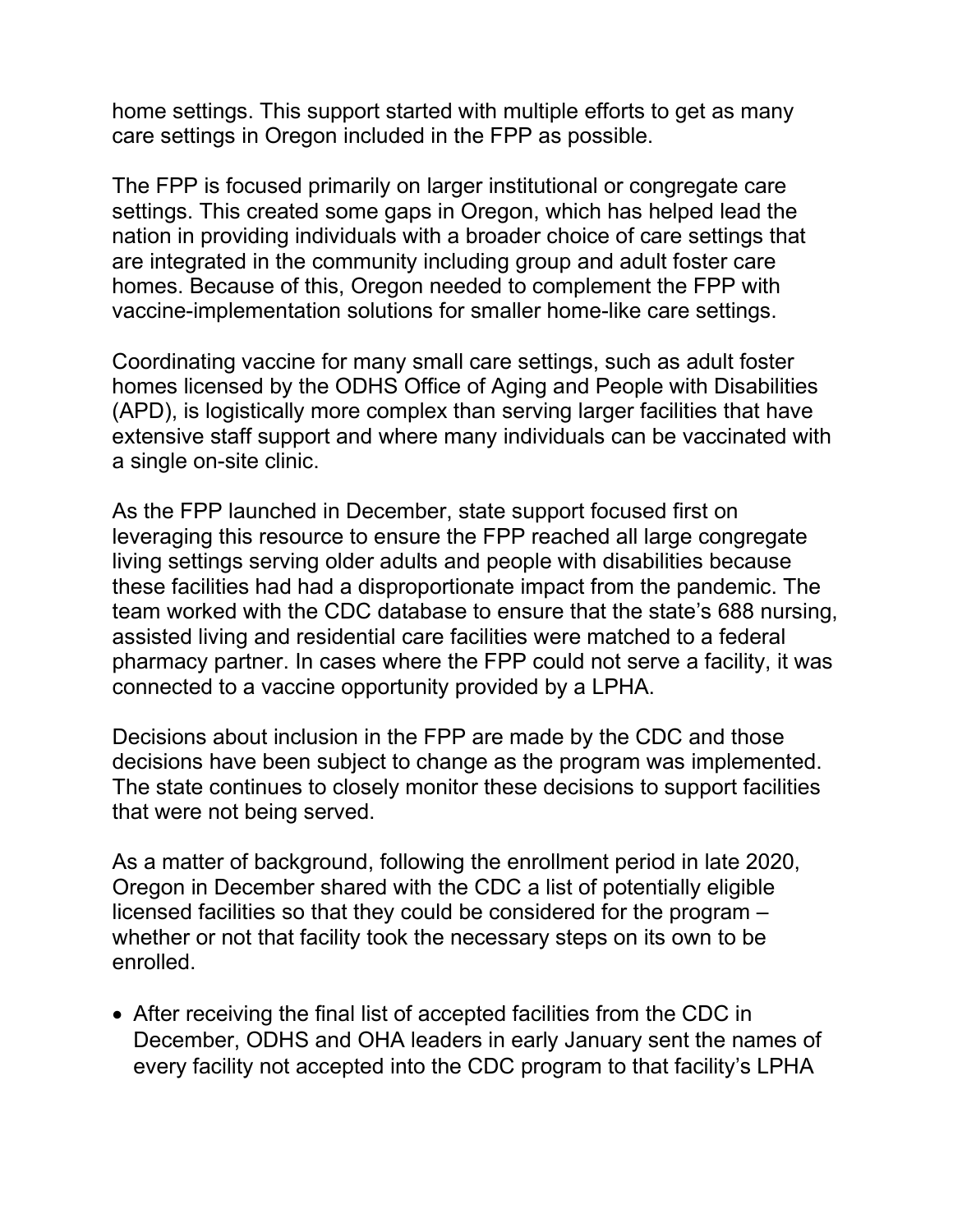so that they could be included in vaccine clinic planning at the county level.

• In addition, APD local offices  $-$  and local office staff in APD's Area Agencies on Aging (AAAs) ̶ have reached out to all licensed adult foster homes that care for older adults and people with disabilities to track whether they have connected to a clinic opportunity and, if not, what needs they have to ensure residents and staff can be served.

## **CDC Pharmacy Partnership for Long-Term Care Update**

More than 1,200 facilities enrolled in the program have received a first-dose clinic. Facilities are either included in Part A, which commenced on December 21, 2020, or Part B that commenced on January 18, 2021.

• All 130 of the state's Nursing Facilities are in Part A of the CDC program and have all had first and second clinics. Here is additional data on Part A as of March 9:

| <b>Total Doses Administered</b> | <b>Total Resident Doses</b><br>Administered - Part A | <b>Total Staff Doses</b><br>Administered - Part A | 1st Clinic Scheduled | 1st Clinic Complete | <b>Resident 1st Doses</b><br>Administered | Staff 1st Doses Administered |
|---------------------------------|------------------------------------------------------|---------------------------------------------------|----------------------|---------------------|-------------------------------------------|------------------------------|
| 30,834                          | 12,466                                               | 18,368                                            | 132                  | 130                 | 6,795                                     | 9,882                        |

- All of the state's 558 licensed Assisted Living Facilities and Residential Care Facilities have scheduled first-dose clinics either through the FPP or through LPHAs.
- Some clinic schedules were impacted by Oregon's late February winter storm.
- Part B of the CDC program includes many different facility types including assisted living and residential care facilities licensed by the ODHS Office of Aging and People with Disabilities. Here is information on Part B progress as of March 9:

| <b>Total Doses Administered</b> | <b>Total Resident Doses</b><br>Administered - Part B | <b>Total Staff Doses</b><br>Administered - Part B | 1st Clinic Scheduled | 1st Clinic Complete | Resident 1st Doses<br>Administered | Staff 1st Doses Administered |
|---------------------------------|------------------------------------------------------|---------------------------------------------------|----------------------|---------------------|------------------------------------|------------------------------|
| 88,679                          | 54,908                                               | 33,771                                            | .048                 | 1,036               | 28,730                             | 18,382                       |

Here are highlights of the CDC program progress overall as of March 9.

| <b>Total Doses Administered</b> | <b>First Doses Administered</b> | Second Doses Administered | Resident Doses Administered | <b>Staff Doses Administered</b> |
|---------------------------------|---------------------------------|---------------------------|-----------------------------|---------------------------------|
| 119,821                         | 64,045                          | 55,776                    | 67,609                      | 52,212                          |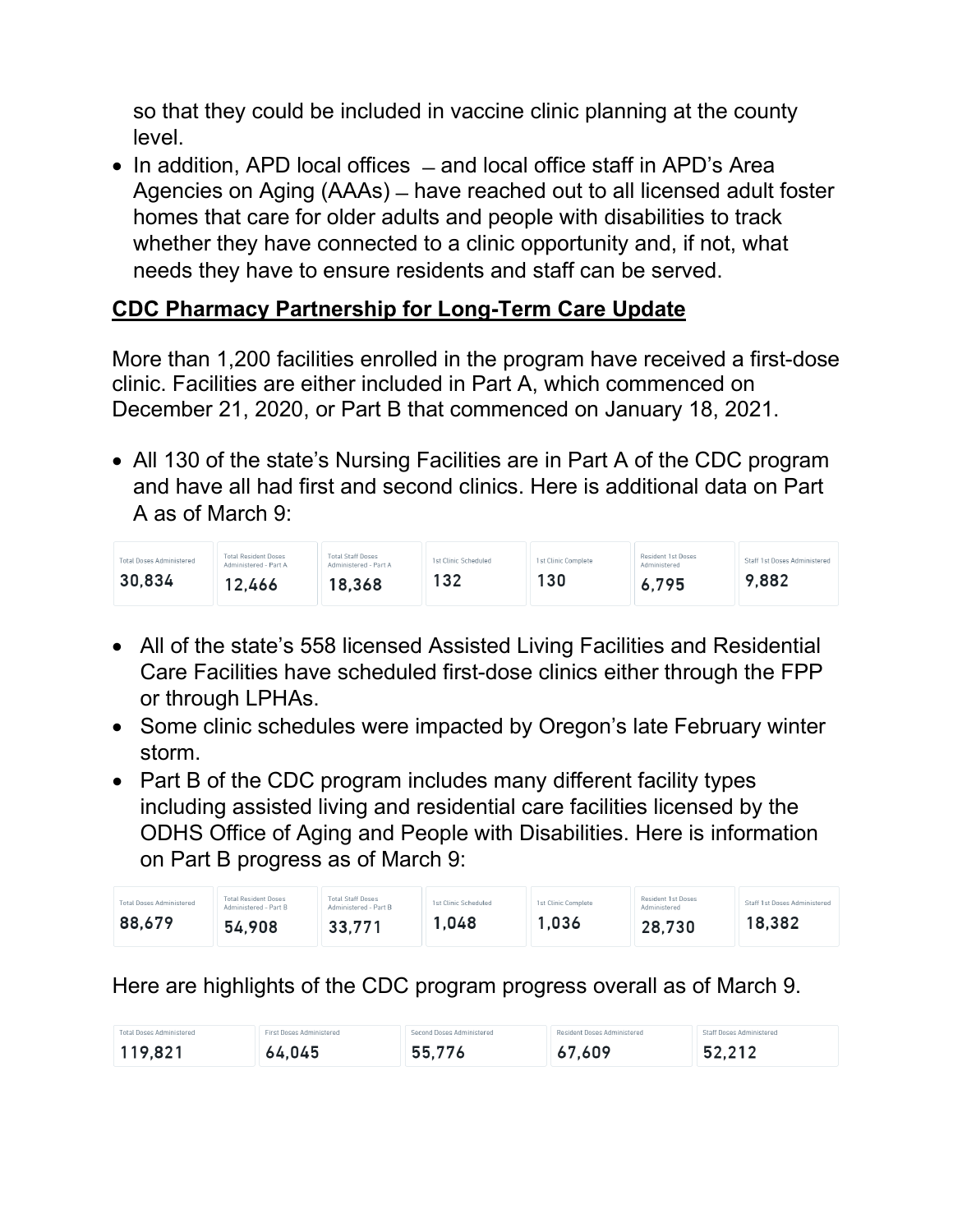# **APD adult foster home support tracking data**

Roughly 170 of the state's 1,400 APD adult foster homes were initially included in the FPP. More than 30 of these were subsequently determined not to be eligible by the program. The team working with the FPP in Oregon is actively striving to identify vaccine opportunities for any adult foster home not included. Of the 1,400 adult foster homes with licenses, about 1,300 currently have residents and tracking is focused on these active care settings.

- 56.7 percent of APD adult foster homes have received a vaccine opportunity
- 768 of these homes, as of March 9, have received vaccinations for residents and staff based on adult foster home reports.
- 586 homes are receiving support from ODHS, CRRU and LPHAs to connect to a vaccine opportunity.

ODHS and OHA recently were able to expand its support effort for these homes with a variety of solutions that continue to evolve.

- Secured AMR support to provide on-site vaccines for some adult foster homes in Washington County, including those previously enrolled in the FPP.
- 3,100 vaccines were allocated to Washington County this week, which has a high concentration of APD adult foster homes.
- Multnomah County deployed 20 teams to provide mobile vaccines for a variety of smaller settings including, but not limited to, adult foster care homes, group homes and Medicaid in-home service consumers.
- 4,800 additional Johnson & Johnson vaccines were allocated for Baker, Clackamas, Douglas, and Multnomah counties, which either have a high concentration of adult foster homes or have implementation challenges.
- As additional vaccine becomes available, the expectation is that roughly 3,000 to 3,600 doses a week will be allocated for these homes.

Finally, the single-dose Johnson & Johnson vaccine is just coming online, and it will improve the ability to vaccinate individuals that are in hard to reach areas, such as rural/frontier counties, as well as non-ambulatory people individuals. The state is receiving 34,000 doses of this vaccine this week, and anticipates that after a 1.5 week pause, additional doses will begin to flow.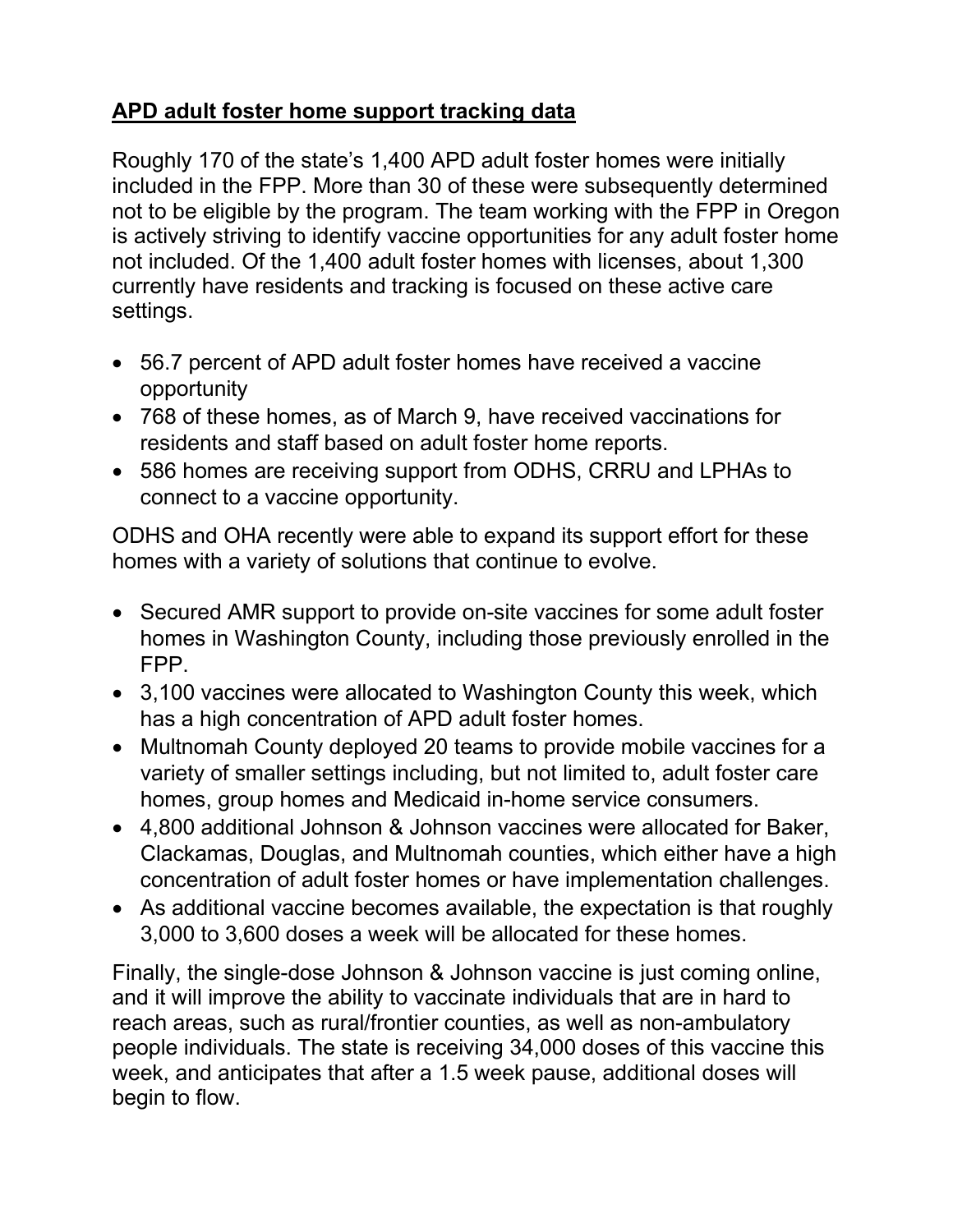# **Additional Vaccination Planning Work**

Additional work is underway to support vaccination opportunities for smaller care settings, facilities not enrolled in the FPP as well as for individuals receiving Medicaid long-term care services and supports in their own home. Some future efforts planned include:

- Arranging a-drive through vaccine clinic in late March for some designated older adults and people with disabilities.
- Working with House Call Providers, Providence Elder Place and Quad Inc. to provide the people they serve with vaccine opportunities.
- Working with organizations providing home-delivered meals to identify Oregonians who live independently but are unable to visit a vaccine clinic.
- Data matching of Oregonians who need to be served to prioritize future mobile vaccine teams and smaller vaccine clinics.

## *Independent Living Facilities*

OHA and ODHS, in partnership with Oregon Health Care Association and Leading Age, are currently surveying independent living facilities to assess what facilities need assistance with vaccination support.

First and foremost, this survey encouraged residents of Independent Living Facilities to attend retail pharmacy sites or other mass vaccination sites as part of the over 65 senior vaccination planning efforts hosted by LPHAs if they are able to attend.

This survey is identifying any sites in need of on-site vaccination support. OHA will develop allocation planning efforts using this data in the coming weeks.

#### *In Home Care Providers, Home Care Workers and Consumers*

In early January, APD and the Oregon Home Care Commission (OHCC) commenced direct communication with care providers and in-home consumers to ensure they knew they were eligible to receive the COVID-19 vaccine as part of Phase 1a of the state's vaccine implementation plan.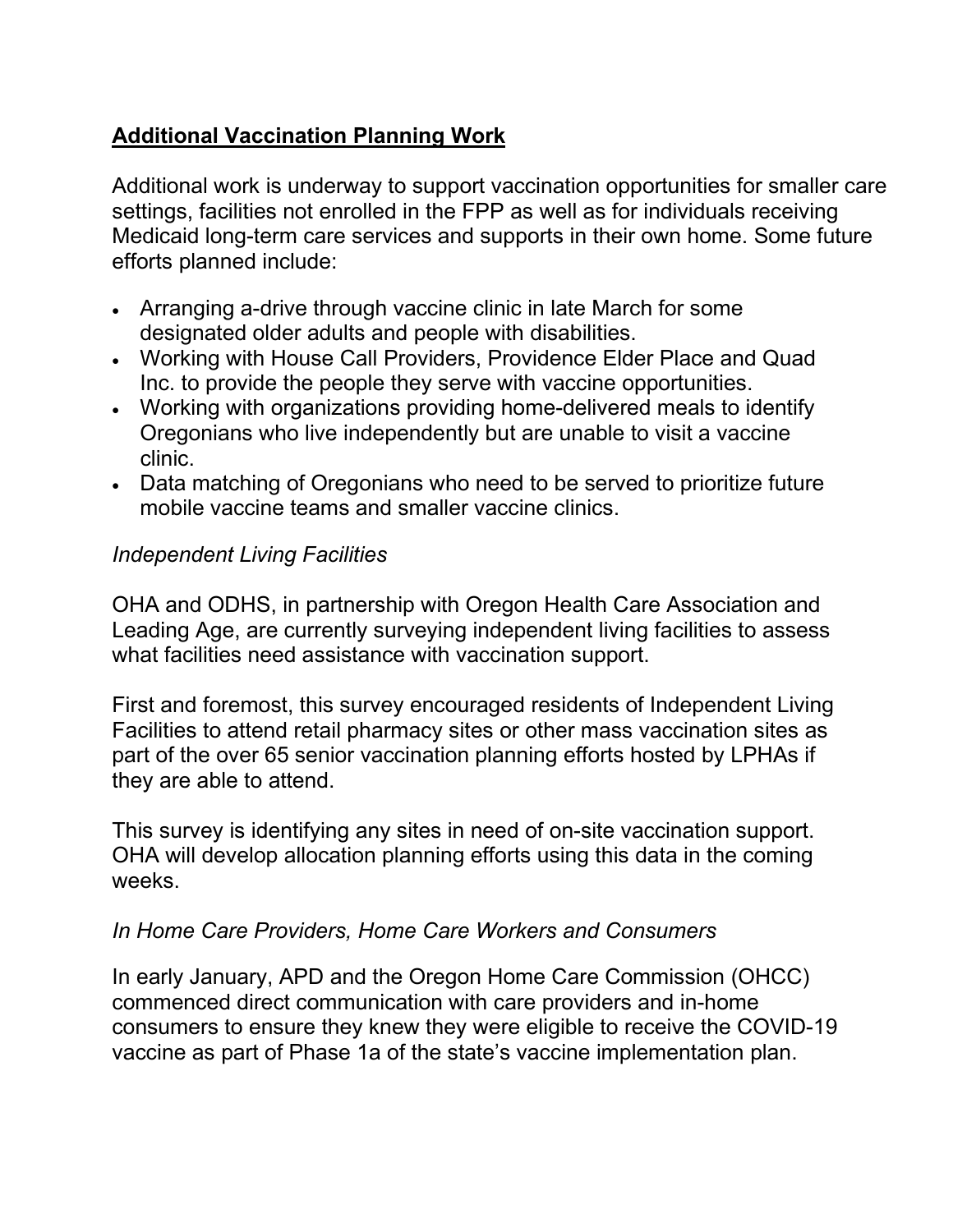APD and OHCC conducted a data match for homecare workers and personal care attendants and found that 22 percent of the overall workforce had received a vaccine.

APD and OHCC sent direct communication to homecare workers and inhome consumers to inform them of their eligibility. In addition, information was made available online:

#### [https://www.oregon.gov/dhs/SENIORS-DISABILITIES/HCC/Pages/COVID-](https://www.oregon.gov/dhs/SENIORS-DISABILITIES/HCC/Pages/COVID-19-Vaccine-Clinics-and-Resources.aspx)[19-Vaccine-Clinics-and-Resources.aspx](https://www.oregon.gov/dhs/SENIORS-DISABILITIES/HCC/Pages/COVID-19-Vaccine-Clinics-and-Resources.aspx)

Coordinated vaccination efforts prioritized the list of highest need APD inhome consumers. To determine this group, caseload data was cross matched with ALERT IIS vaccination data to determine how many people in this group had no record of vaccination. The caseload data included all Medicaid long-term care consumers receiving services in their home.

- 2,698 individuals came back with one or more COVID-19 vaccination reported.
- 88.74% of this group reported as unvaccinated, meaning there were more than 25,000 high priority individuals who still needed to be vaccinated.

ODHS, OHA and CRRU held meetings with LPHAs and ODHS district offices and Area Agencies on Aging (AAAs) to coordinate vaccines for these individuals from the most highly populated regions. Counties in the I-5 corridor were prioritized due to the total number of individuals left to be vaccinated. ODHS also has lists of priority 1a individuals that still need vaccines. As vaccine resources are determined, local ODHS/AAA case managers are reaching out to individuals in their district to connect them with those resources. Individuals unable to leave their homes are being identified in this process and plans are being determined for mobile vaccination. Similar resources are also being developed for the additional 7,500, or so, in-home consumers not included on the original highest priority list.

OHCC also partnered with the union that represents workers who serve these individuals, SEIU, to share information about the FPP, which is a new vaccine resource for the workforce. The next step is to connect with Spanish and Somali speaking workers to ensure they have received information on how to schedule a COVID-19 vaccine appointment.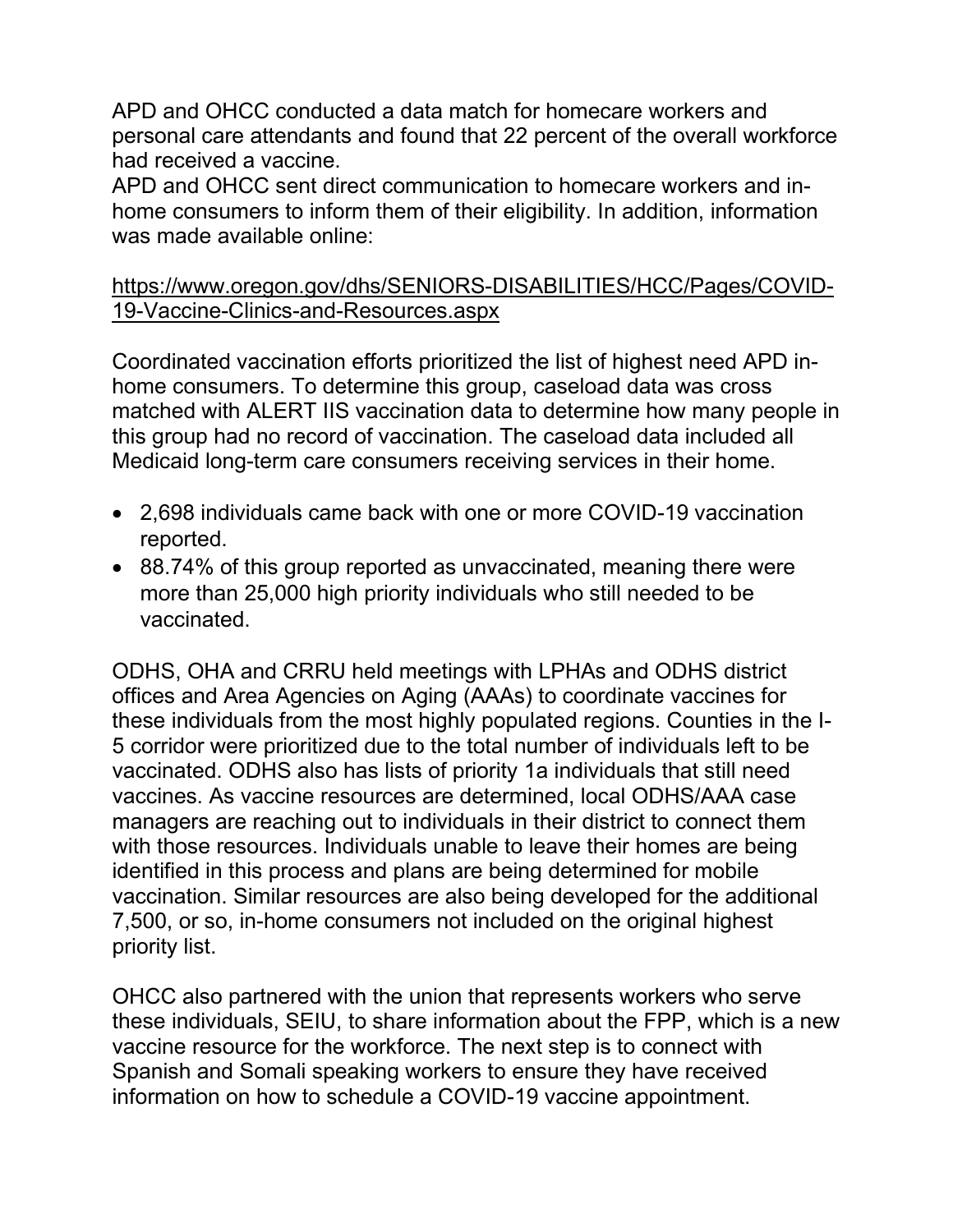Here are other highlights of the work underway:

- Collaboration meetings have been completed for the first eight counties given dedicated allocation.
- Weekly notifications are going out to each county receiving an allocation for the following week with instructions for what to do next. (Contact is made with the Regional Emergency Coordinator, or REC, and AAA/APD office).
- Lists of consumers are being provided by APD and its AAAs to LPHAs to ensure they are matched with regular clinic and mobile vaccination efforts that are appropriate for these groups.
- If an LPHA is unable to meet the needs of these consumers, CRRU is working through the Vaccination Planning Unit, or VPU, to determine other modes of distribution.

*ODHS Office of Developmental Disabilities Services (ODDS)*

ODDS surveyed the 347 licensed I/DD Group Homes who were initially determined to be enrolled in the Federal Pharmacy Partnership Program for LTC. The goal of the survey was to determine whether they had connected with their assigned pharmacy and had scheduled clinic dates. Of those surveyed, 344 responded. Those results included:

- 340 facilities reported that they were aware of their assigned pharmacy or had arranged another vaccination plan:
	- $\circ$  109 facilities were in contact with CVS and had scheduled clinic dates
	- $\circ$  203 facilities were in contact with Walgreens and had scheduled clinic dates
	- 28 facilities reported that they made alternative vaccine arrangements with an LPHA, hospital, health system or CCO.
	- 4 facilities reported that they were not in contact with an assigned pharmacy and did not have a vaccination plan.

Next steps:

• ODDS reached out directly to the 4 facilities without a vaccination plan and connected them with the local public health authority and a plan for vaccinations was created.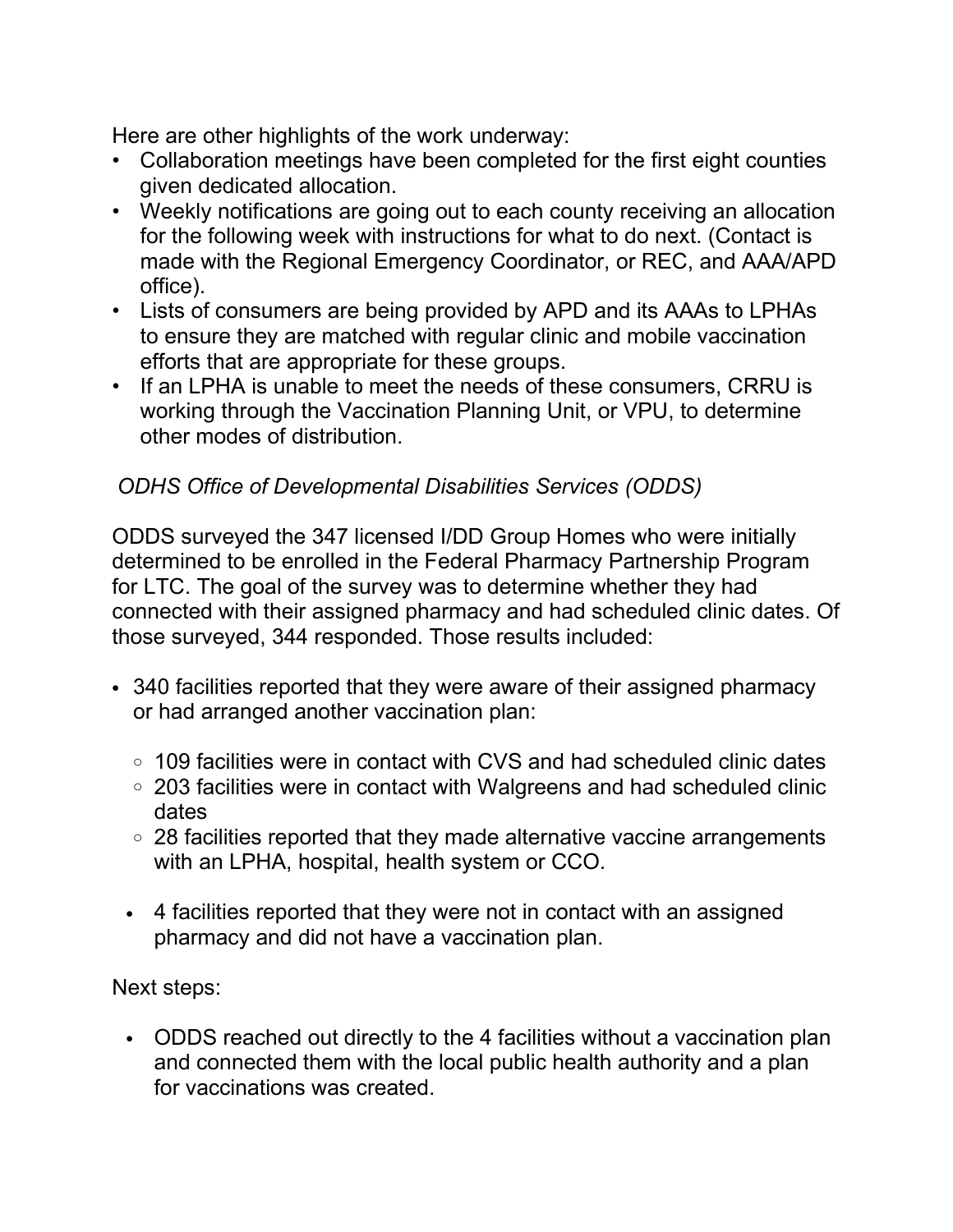- ODDS will continue to work with CDDPs and Brokerages to support the licensed facilities who fell outside of the Federal Pharmacy Partnership for LTC program and need support creating a vaccination plan.
- ODDS will continue to work with CDDPs and Brokerages to support vaccination planning for people who cannot access a community vaccination clinic or drive through clinic and need to receive the vaccination in their home.
- ODDS will continue working with OHA and CDDPs to plan vaccinations for youth who are 16 and 17.

## *OHA Behavioral Health Services (BH)*

The OHA Health Services Division (HSD) Behavioral Health (BH) team surveyed their licensed facilities and has connected facilities with Genoa pharmacy to provide vaccination support.

Genoa provided first dose vaccines to residential providers, including staff and residents beginning in mid-February, and second doses beginning the week of March 8. This included programs located in Multnomah, Clackamas, Columbia, Clatsop, Lane, Washington, Linn, Benton, Jackson, Wasco, Umatilla, and Coos counties.

The providers selected to receive vaccine are ones who identified as having gaps in access (either because they were not registered for the FPP, or were not successful in getting assistance from the LPHA.)

BHS obtained this information through a survey sent to residential providers in January 2021. The service includes both vaccination clinics and on-site vaccinations, as needed.

BH is preparing another survey to go out in the next week. The results of that survey will inform any additional gaps in vaccinations.

Unenrolled settings are being given the following options to receive the vaccine, including:

• Contacting the local public health authority: Providers can contact LPHAs to access vaccine services with the LPHA and other community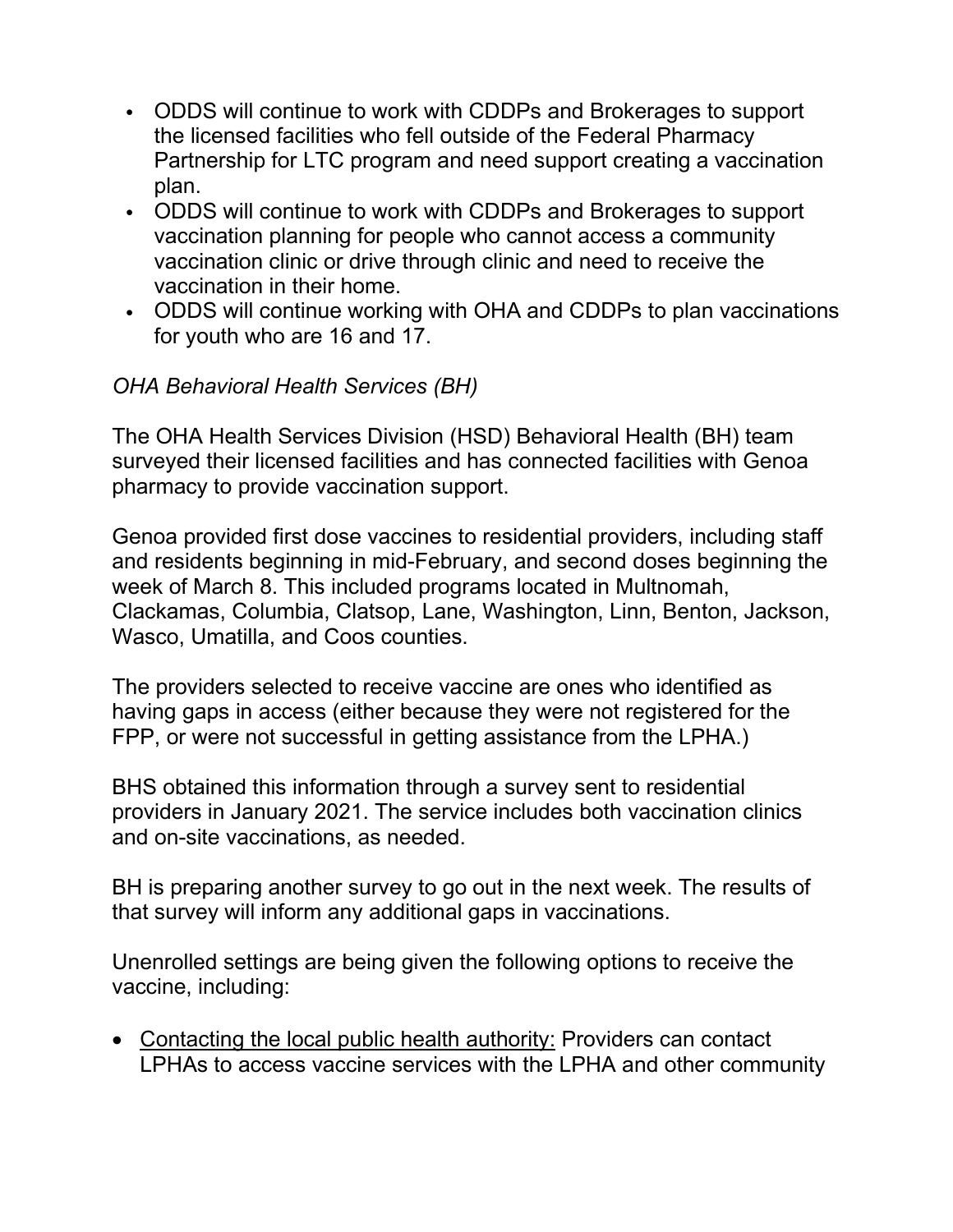resources. LPHAs will provide both doses and will report updated vaccine data to OHA.

- Register as a vaccine provider: Agencies who can provide 100 or more vaccines per site can register to receive a shipment and store/administer the vaccine. These providers can bill as normal and will administer both doses.
- OHA state options and contracts: OHA will identify resources, such as pharmacies and other state contractors, to provide vaccinations for behavioral health programs.
- Other community resources: Agencies can access community resources such as OHSU, state-sponsored clinics, hospital clinics, primary care providers, or pharmacies.

## *Oregon Youth Authority*

OHA, CRRU and OYA leaders are meeting to assess how to support vaccination efforts for 16 and 17 year olds in justice involved youth congregate care settings. More information will be available in coming weeks.



# **Additional CDC Partnership Program Progress Report Data**

OHA is not tracking vaccination status for behavioral health facilities that are not enrolled in the program. That is also true of the ODHS Office of Developmental Disabilities Services.